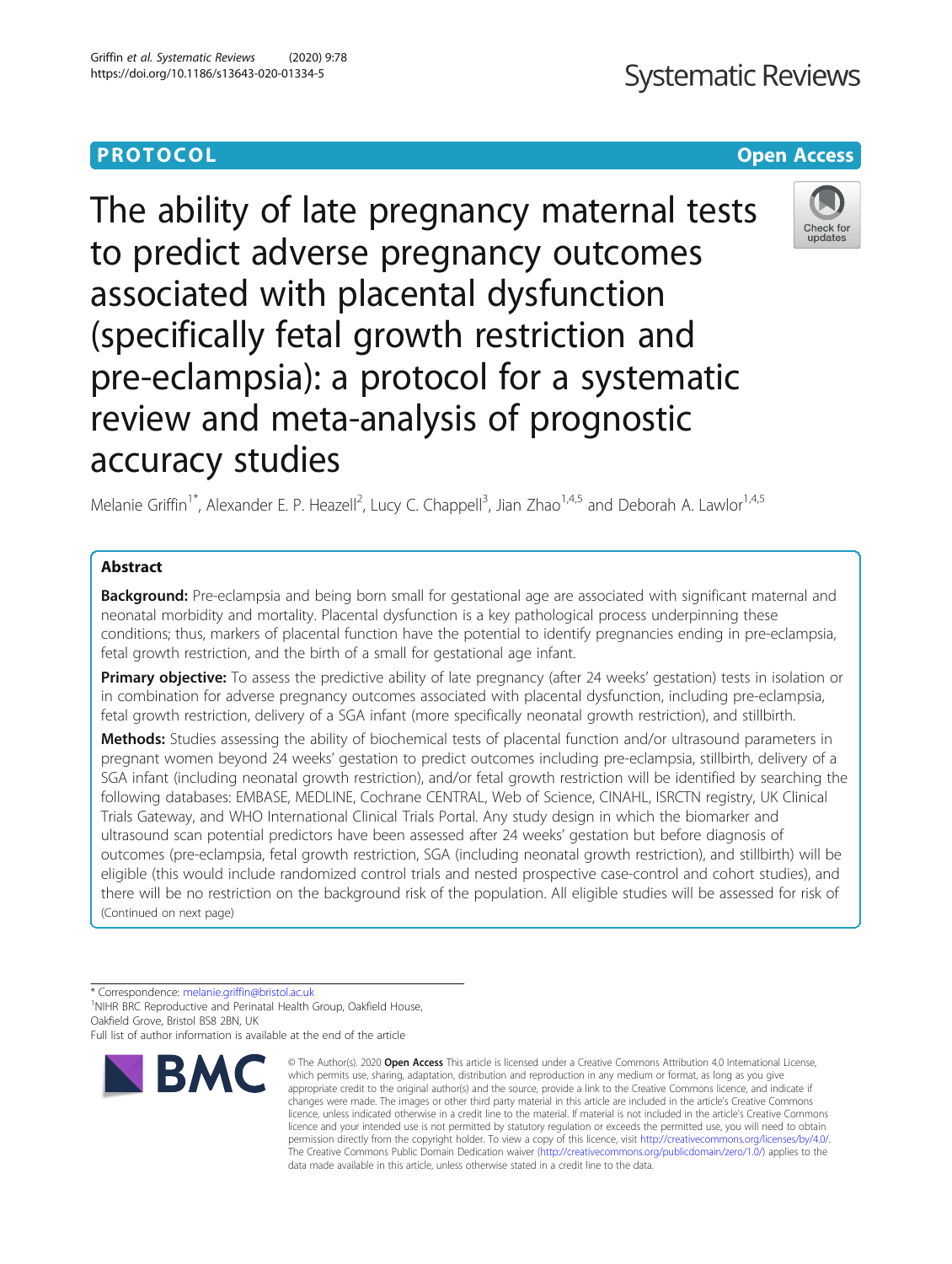## (Continued from previous page)

bias using the modified QUADAS-2 tool. Meta-analyses will be undertaken using the ROC models to estimate and compare test discrimination and reclassification indices to test calibration. Validation will be explored by comparing consistency across studies.

Discussion: This review will assess whether current published data reporting either a single or combination of tests in late pregnancy can accurately predict adverse pregnancy outcome(s) associated with placental dysfunction. Accurate prediction could allow targeted management and possible intervention for high-risk pregnancies, ultimately avoiding adverse outcomes associated with placental disease.

## Systematic review registration: PROSPERO [CRD42018107049](https://www.crd.york.ac.uk/PROSPERO/display_record.php?RecordID=107049)

Keywords: Pre-eclampsia, Small for gestational age (SGA), Fetal growth restriction (FGR), Neonatal growth restriction/growth restriction in the newborn (NGR), Stillbirth, Biomarker, Placenta, Ultrasound

# Background

Pre-eclampsia and being born small for gestational age (SGA) are associated with significant maternal, fetal, and neonatal morbidity and mortality  $[1-3]$  $[1-3]$  $[1-3]$ . Despite the burden of disease associated with these conditions, in the UK, there has been little decline in their prevalence over the past two decades and pre-eclampsia remains a leading cause of maternal death worldwide [[4\]](#page-5-0). Placental dysfunction plays a key role in the shared pathophysiology of these conditions  $[5-8]$  $[5-8]$  $[5-8]$  $[5-8]$  $[5-8]$ . Tests of placental function have been proposed as potential prognostic and diagnostic tools [[9\]](#page-5-0).

Delivery of a SGA infant is commonly defined as a birth weight under a specified threshold and includes both constitutionally small and growth-restricted infants, whereas growth restriction is more specifically defined as the failure of a fetus or infant to reach their full growth potential and can be diagnosed antenatally (fetal) or at birth (neonatal). The relationship between delivery of a SGA infant and adverse pregnancy outcome is likely secondary to the contribution of fetal (FGR) and/or neonatal growth restriction (NGR) within this group. Identifying growth restriction is complex, and study definitions vary for this outcome and are frequently misclassified. Delivery of a SGA infant is often seen as a surrogate for FGR and NGR and sometimes incorrectly used interchangeably with these definitions.

Most studies assessing maternal serum biomarkers of placental origin (e.g., pregnancy-associated plasma protein A (PAPP-A), alpha-fetoprotein (AFP)) to predict adverse pregnancy outcomes have tested in the first and/or second trimesters and have insufficient test accuracy for clinical use [[10](#page-5-0)–[12](#page-5-0)]. While combining biochemical with biophysical markers in the first and/or second trimesters appears to improve predictive ability, current evidence is insufficient for them to be recommended for use in clinical practice [[8,](#page-5-0) [13](#page-5-0)–[15](#page-5-0)].

Sampling later in pregnancy could provide greater predictive accuracy, as this is closer to disease onset (compared to first or second trimester sampling). This is supported by studies evaluating biomarkers associated with placental function in the third trimester [[16](#page-5-0)–[19](#page-5-0)]. There is most evidence to support the use of late pregnancy maternal tests for the prediction of pre-eclampsia, e.g., tests based upon placental growth factor (PlGF), but other studies also report benefits in high-risk and unselected populations for the prediction of delivering a SGA infant [[18,](#page-5-0) [20\]](#page-5-0). Screening in late pregnancy using maternal tests to predict stillbirth is limited to a few small studies, and results are conflicting [\[20](#page-5-0)–[22\]](#page-5-0).

In an attempt to improve clinical outcomes, by targeted intervention for those at greatest risk, the most accurate late pregnancy prediction model for adverse pregnancy outcomes associated with placental dysfunction must be identified. Systematic reviews and metaanalyses assessing the predictive ability of late pregnancy tests (specifically maternal serum biomarkers) for conditions associated with placental dysfunction have not to date identified any accurate prediction tool whose use is beneficial in clinical practice [\[10](#page-5-0), [23,](#page-5-0) [24](#page-5-0)]. However, several large studies reporting promising results for biomarkers in prediction of adverse pregnancy outcomes, particularly pre-eclampsia, have been published since the most recent of those previous systematic reviews [[16](#page-5-0), [17](#page-5-0), [19,](#page-5-0) [20](#page-5-0)]. The aim of this review is to reevaluate the ability of late pregnancy tests to predict adverse pregnancy outcomes associated with placental dysfunction incorporating recent evidence.

A Cochrane diagnostic test accuracy review of biochemical tests of placental function versus ultrasound assessment of fetal size for stillbirth and SGA infants has already been undertaken (AH, lead author). Therefore, this review will primarily focus on prediction of preeclampsia and fetal and neonatal growth restriction (FGR and NGR) but will also include a search for any new studies, published subsequent to the period covered by the Cochrane review, predicting stillbirth and delivery of a SGA infant, so that a comprehensive up to date review of all evidence can be provided.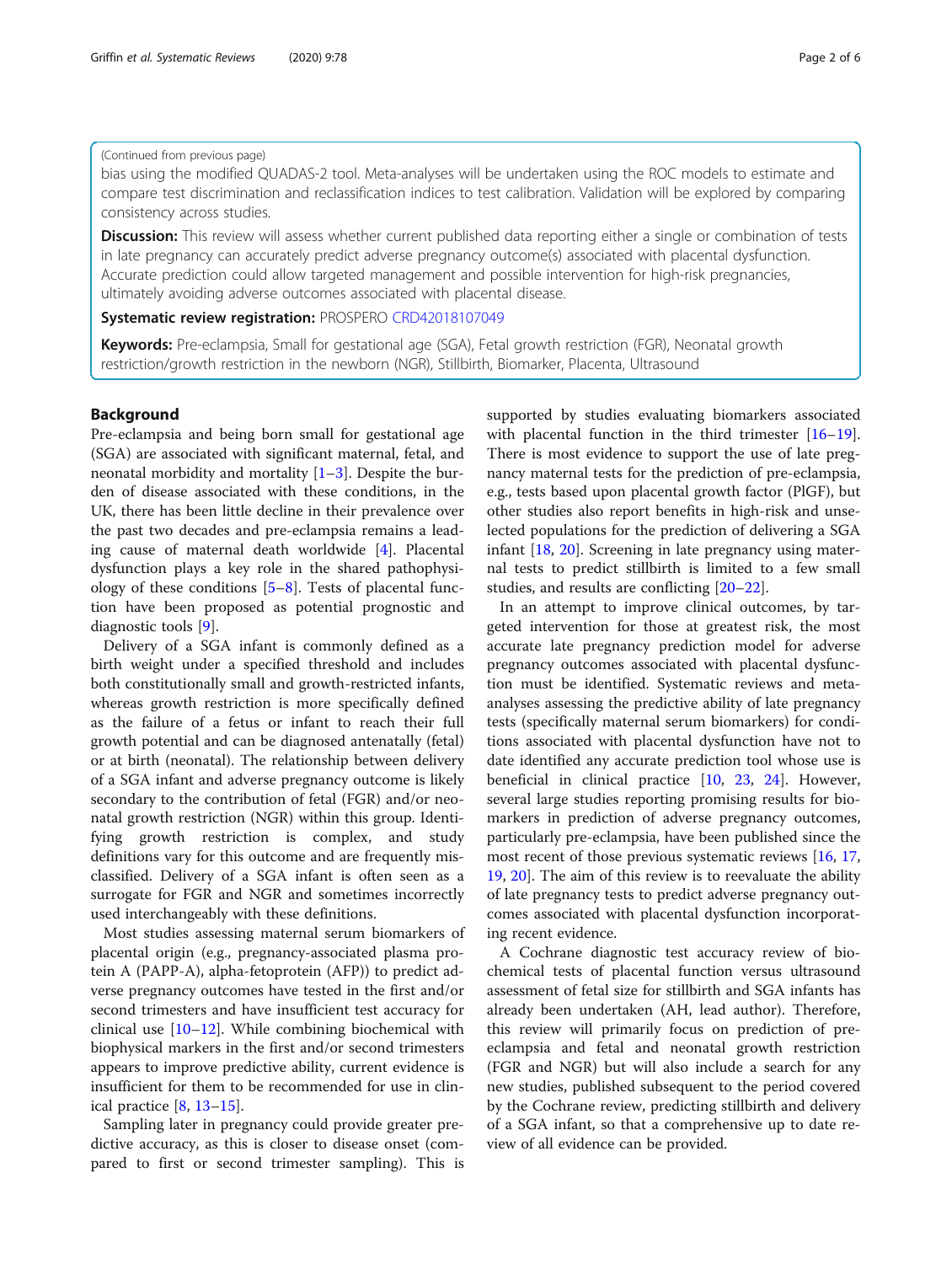# **Objective**

The primary objective is to explore the predictive ability of late pregnancy (after 24 weeks' gestation) maternal biochemical tests of placental function (including human placental lactogen (hPL), soluble fms-like tyrosine kinase-1 (sFlt-1), placental growth factor (PlGF), sFlt-1: PlGF ratio), and ultrasound parameters (including estimated fetal weight (EFW), umbilical and uterine artery Doppler pulsatility index, and amniotic fluid index) in isolation or in combination for adverse pregnancy outcomes associated with placental dysfunction, including pre-eclampsia, FGR, delivery of a SGA infant (more specifically NGR), and stillbirth.

# Methods/design

This protocol has been prospectively registered with the International Prospective Register of Systematic Reviews (PROSPERO; CRD42018107049) and will follow the preferred reporting items for systematic review and meta-analysis protocol (PRISMA-P) guidelines (Additional file [1](#page-4-0)). This includes details of inclusion and exclusion criteria, a data extraction tool, and analytical methods.

## Inclusion criteria

To be included, they must explore the use of biochemical tests of placental function and/or ultrasound parameters in pregnant women as accurate predictors of key outcomes. Specifically, studies must:

- Assess biochemical placental function tests and/or ultrasound parameters after 24 completed weeks' gestation but before the occurrence of outcomes. The threshold of 24 weeks' gestation for the assessment of the late pregnancy predictor (the focus of this review) has been selected to facilitate comparison with data soon to be reported in a Cochrane review, predicting stillbirth, and delivery of a SGA infant.
- Evaluate their ability to predict one or more of these outcomes: pre-eclampsia, stillbirth, FGR, delivery of a SGA infant (including NGR), diagnosed after the biomarker, or ultrasound scan measurements have been assessed.

Studies assessing the predictive accuracy of late pregnancy maternal tests have used varying definitions for SGA, FGR, and NGR. To avoid excluding any potential studies in this systematic review, studies using any definition of SGA, FGR, or NGR will be assessed. For analysis, some studies will be reclassified according to the outcome measures outlined in this protocol. If any study definitions differ from those we use in this protocol (see section on outcome measures), that study data will be analyzed separately to the main outcome measures.

Any study that fulfills these criteria will be included (this could for example, include randomized controlled trials, prospective cohort, or nested prospective casecontrol studies). There will be no restriction on the background risk of the population (i.e., unselected or high-risk antenatal populations), and studies of women of any age will be included. Placental function biomarkers in urine or blood can be measured using any assay technique and threshold for a positive result. Studies evaluating the predictive ability of any ultrasound measurement measured beyond 24 weeks' gestation will be included; these could include uterine and/or umbilical artery Doppler pulsatility index, estimated fetal weight, and amniotic fluid index.

## Exclusion criteria

Studies including multifetal pregnancies and pregnancies complicated by major lethal fetal abnormality identified during pregnancy will be excluded, as these are independent risk factors for the pre-specified outcomes and it is reasonable to assume that concentrations of biomarkers would be different due to increased placental mass in multifetal pregnancies and altered trophoblast function in aneuploidy. Retrospective case-control and cross-sectional studies will be excluded.

## Outcome measures

The primary outcome measures are pre-eclampsia, fetal growth restriction (FGR), delivery of a small for gestational age (SGA) infant (including neonatal growth restriction (NGR)), and stillbirth, defined as:

- I. Pre-eclampsia: New hypertension (> 140/90 mmHg) presenting after 20 weeks' gestation and significant proteinuria (urinary protein:creatinine ratio > 30 mg/mmol or a validated 24-h urine collection > 300 mg protein or urine dipstick reading  $> 1+$ ) or maternal organ dysfunction:
	- a. Renal insufficiency (creatinine  $> 90 \mu$ mol/L)
	- b. Liver involvement (elevated transaminases to twice normal concentration for pregnancy and/or severe right upper quadrant or epigastric pain)
	- c. Neurological complications (examples include eclampsia, altered mental status, blindness, stroke, or more commonly hyperreflexia when accompanied by clonus, severe headaches when accompanied by hyperreflexia, persistent visual scotomata)
	- d. Hematological complications (thrombocytopenia platelets  $< 100,000/\mu L$ , DIC, hemolysis) [[25](#page-5-0)] [note that we will only include pre-eclampsia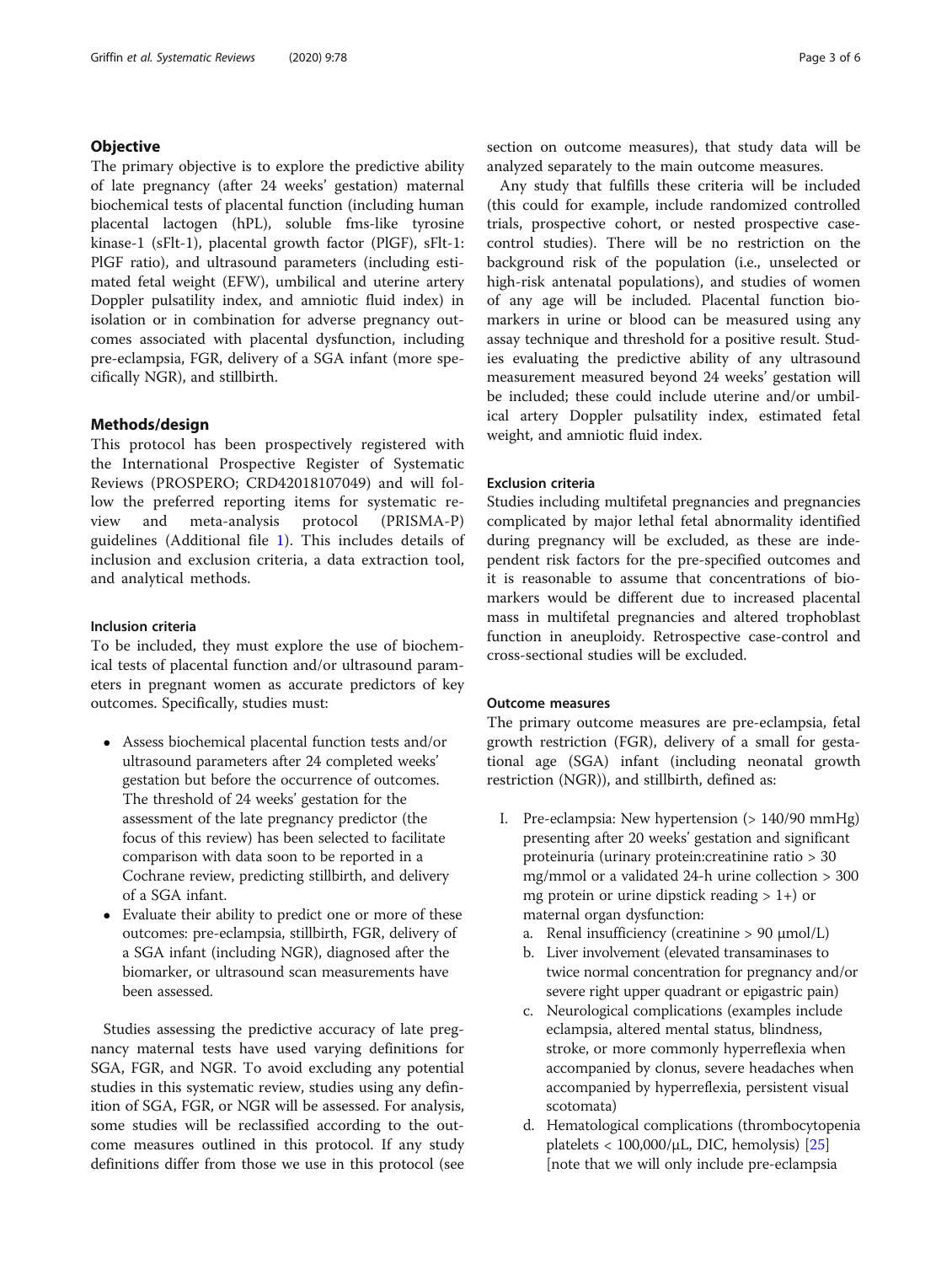diagnosed after measurement of the predictor—so beyond 24 weeks' gestation]

Any studies using other definitions of pre-eclampsia will be considered but analyzed and reported separately.

- II. FGR: Abdominal circumference (AC) or estimated fetal weight (EFW) < 3rd gestation specific centile or AC/EFW < 10th gestation specific centile combined with uterine artery Doppler pulsatility index (UtAPI) > 95th centile and/or umbilical artery Doppler pulsatility index (UAPI) > 95th centile [[26](#page-5-0)]
- III. SGA: A birth weight classified as small for gestational age (SGA) within the study. Study definitions will be documented if this differs to birth weight  $\leq 10$ th gestation specific centile, using population or customized birth weight centiles
- IV. NGR: A birth weight  $\leq$  3rd gestation specific centile, on population or customized growth charts or at least 3 out of 5 of the following:
- a. Birth weight < 10th centile
- b. Head circumference < 10th centile
- c. Length < 10th centile
- d. Prenatal diagnosis of FGR
- e. Maternal pregnancy information (e.g., hypertension or pre-eclampsia) [[27\]](#page-5-0)
- V. Stillbirth: An infant born with no signs of life (that was not a planned termination of pregnancy)

Prior to analysis, studies reporting different labels for the same definitions as our outcome measures (such as severe SGA for neonatal growth restriction and intrauterine growth restriction for fetal growth restriction) will be reclassified according to the definitions specified above.

Any studies that include outcomes assessed before 24 weeks' gestation will be initially included (i.e., at the full paper screen stage), and we will attempt to use information in the paper and/or from contact with authors to obtain estimates restricted to outcomes after 24 weeks' gestation.

## Search strategy

A detailed search strategy with no language or date restrictions will search the following sources: EMBASE, MEDLINE, Cochrane CENTRAL, Web of Science, CINAHL, ISRCTN registry, UK Clinical Trials Gateway, WHO International Clinical Trials Portal, and specialist abstract and conference proceeding resources (Web of Science Conference Proceedings Citation Index and British Library's ZETOC). A draft for the search strategy to be used is detailed in Additional file [2](#page-4-0).

In addition, information on ongoing studies, unpublished research and research reported in the grey literature will be sought. We will report our search terms as an appendix to published studies.

# Study reviews and appraisals

MG and JZ will independently review the titles and abstracts of all studies identified by the search strategy to identify potentially relevant studies. Full text versions of all potentially relevant studies will be sought and independently assessed for inclusion by MG and JZ following the pre-specified inclusion criteria stated in the methods. If there is disagreement, the opinion of a third review author (DAL) will be sought. Reasons for study exclusion will be documented.

# Data extraction

Data will be extracted independently by MG and JZ and collected using a customized data collection form. Recorded data will include participant characteristics, presence of one or more of our prespecified outcome measures (including definitions used), type of biomarker assay or test combinations (including thresholds for a positive test), and processing and storage of samples before use. Data related to pregnancy outcome but additional to our pre-specified outcome measures will also be collected, including mode of delivery, maternal complications, and admission to neonatal intensive care unit.

Sensitivity and specificity of a prognostic test will be extracted when available; otherwise, true-positive (TP), false-positive (FP), true-negative (TN), and false-negative (FN) counts will be collected. For studies reporting data using multiple thresholds for a test, a  $2 \times 2$  table of the above counts will be extracted at each threshold. If samples are reported at multiple time points within a study, then each will be considered individually. If these data are not available, we will extract odds ratios and/or area under (AUC) receiver operating characteristic (ROC) curves. If study data, critical to our proposed analysis, is unclear or absent, the relevant authors will be contacted for clarification.

The risk of bias in each study will be evaluated using the modified QUADAS-2 tool [[28\]](#page-5-0). Two review authors (MG and JZ) will independently assess each study and assign either "yes," "no," or "unclear" to each of the criteria stated in the modified QUADAS-2 tool. This information will be summarized graphically in the final review document. Studies will not be excluded from the main meta-analysis on the basis of risk of bias.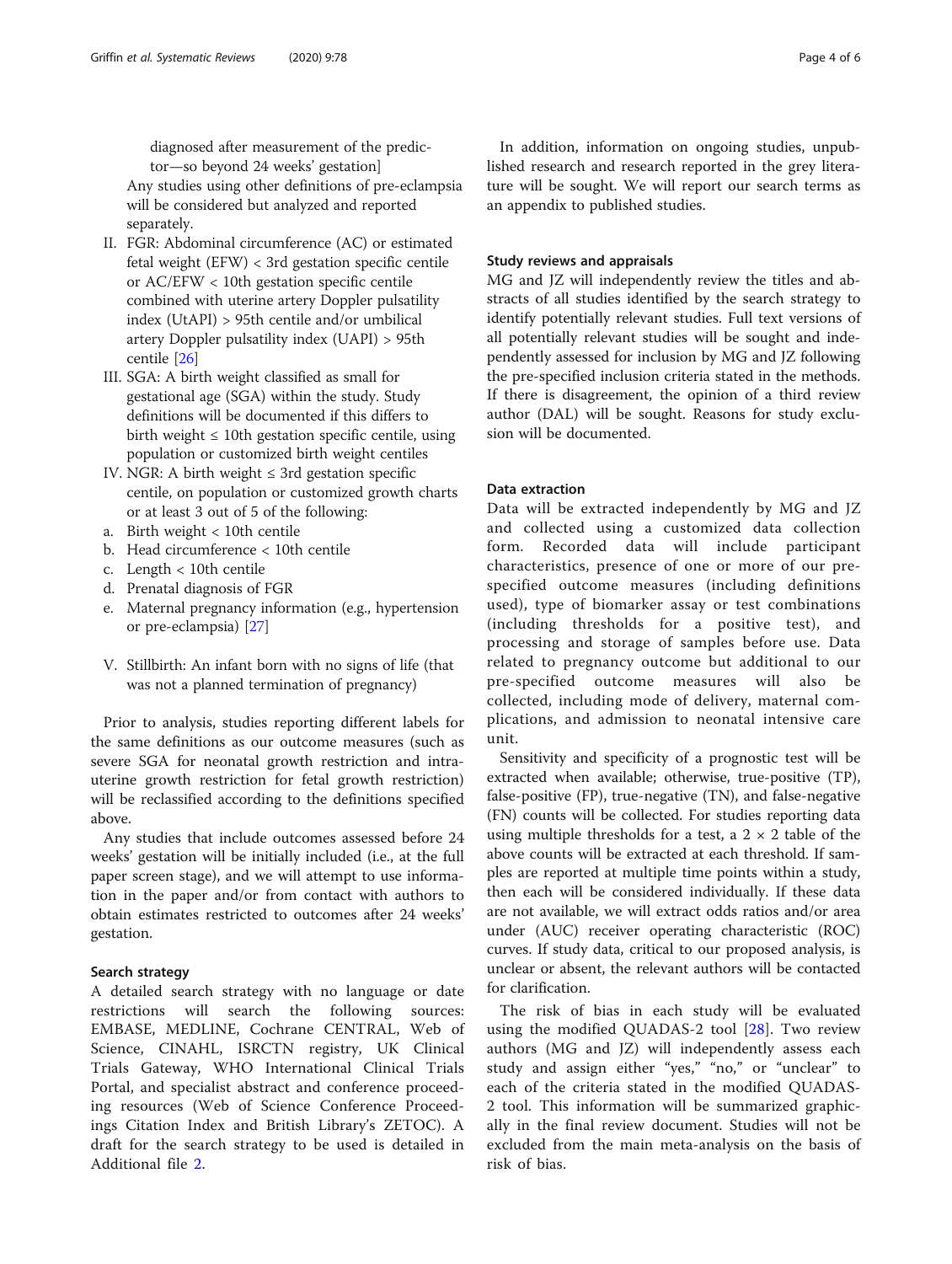# <span id="page-4-0"></span>Statistical analysis

For those studies where a  $2 \times 2$  table can be extracted, test specific sensitivity will be calculated as TP/(TP + FN) and specificity will be calculated as  $TN/(TN + FP)$ . Sensitivity will be plotted against specificity to construct separate receiver operating characteristic (ROC) curves for each primary outcome to determine test discrimination and assess for heterogeneity. A hierarchical summary ROC (HSROC) model will be used to pool the results to estimate summary sensitivity and specificity with associated confidence intervals and a ROC curve [[29](#page-5-0)–[31](#page-5-0)]. The HSROC model takes account of both the within- and between-study variability by inclusion of a study specific random effect that allows for heterogeneity between studies. If a study reports multiple test thresholds, the data related to the most frequently reported threshold across all studies will be included in the meta-analysis. We will explore the use of more advanced methodology, which allows pooling of multiple points per study [\[32](#page-5-0), [33](#page-5-0)]. We will calculate net reclassification in each study as a measure of calibration and pool these using appropriate methods for proportions [\[34](#page-5-0)]. When test specific sensitivity and specificity data or a 2  $\times$  2 table data are not available, we will perform metaanalysis of odds ratios and/or AUC [[35\]](#page-5-0).

## Exploration of heterogeneity

We will quantify the amount of heterogeneity using the between studies standard deviation in logit sensitivity and logit specificity. If sufficient data are available, we will explore potential sources of heterogeneity using subgroup analyses/meta-regression. Key study characteristics that we intend to explore include risk of bias, study design, and population characteristics.

Once we have completed the systematic review and initial summary of completed studies, we will update this protocol in relation to these subgroup analyses. All statistical analysis will be carried out in the statistical package Stata version 14 (College Station, TX, USA).

# **Discussion**

This review will provide essential data necessary to evaluate the ability of late pregnancy tests in isolation and combination to predict adverse pregnancy outcomes related to placental dysfunction. It will be the first comprehensive review of late pregnancy tests, including ultrasound parameters to predict adverse pregnancy outcomes, including pre-eclampsia and fetal growth restriction. This work will build on a Cochrane review assessing the diagnostic accuracy of biochemical tests of placental function versus ultrasound assessment of fetal size for stillbirth and SGA infants and will allow us to extend their findings to include data relating to preeclampsia and FGR prediction and assess additional data

on delivery of the SGA infant and stillbirth, published subsequent to the timeframe of that review.

These conditions remain a significant global cause of maternal and neonatal morbidity and mortality. Identifying an accurate predictive tool using either a single or combination of tests in late pregnancy would allow targeted management and possible intervention for high-risk pregnancies, ultimately avoiding adverse outcomes associated with placental disease.

## Supplementary information

Supplementary information accompanies this paper at [https://doi.org/10.](https://doi.org/10.1186/s13643-020-01334-5) [1186/s13643-020-01334-5](https://doi.org/10.1186/s13643-020-01334-5).

Additional file 1. PRISMA-P 2015 Checklist. Additional file 2. Draft search strategy to be used for the Medline online database.

Additional file 3.

### Abbreviations

AUC: Area under (ROC) curve; EFW: Estimated fetal weight; FGR: Fetal growth restriction; FN: False-negative; FP: False-positive; HSROC: Hierarchical summary ROC; NGR: Neonatal growth restriction; ROC curve: Receiver operating characteristic curve; SGA: Small for gestational age; TN: Truenegative; TP: True-positive; UAPI: Umbilical artery Doppler pulsatility index; UtAPI: Uterine artery Doppler pulsatility index

#### Acknowledgements

We acknowledge Ms. Helen Pullen, University Hospitals Bristol NHS Foundation Trust Librarian, for her assistance with the draft search strategy, and Dr. Hayley Jones, University of Bristol for her advice on testing heterogeneity in prediction tests.

#### Authors' contributions

MG has prepared this manuscript with support and statistical advice from DAL. This manuscript has been reviewed and edited by AH, LCC, and JZ. MG, DAL, AH, LCC, and JZ agree to be accountable for all aspects of this work. MG is the corresponding author and has registered the protocol with the PROSPERO database. DAL, AH, LCC, and JZ approved the final submission.

#### Funding

This work is supported by the David Telling Charitable Trust (to MG and DAL, and which funds JZ's contribution to this work), the National Institute for Health Research Biomedical Research Centre at the University Hospitals Bristol NHS Foundation Trust and the University of Bristol (DAL, JZ), and a National Institute for Health Research Senior Investigator award (NF-SI-0611- 10196 to DAL). AH is funded by a NIHR Clinical Scientist Fellowship Award (NIHR CS-2013-13-009). DAL works in a Unit that receives support from the University of Bristol and UK Medical Research Council (MC\_UU\_00011/6). None of the funders has been involved in developing the protocol. The views and opinions expressed therein are those of the authors and do not necessarily reflect those of any funder, the UK National Health Service, or the Department of Health.

#### Availability of data and materials

The datasets generated and/or analyzed during the current study are available from the corresponding author on reasonable request.

### Ethics approval and consent to participate

Not applicable.

#### Competing interests

AH is the Chief Investigator of ReMIT2, a pilot randomized controlled trial of sFlt-1/PlGF ratio in the management of women presenting with reduced fetal movements. He has no competing financial interests to declare. MG, LCC, and JZ have no competing interests to declare.